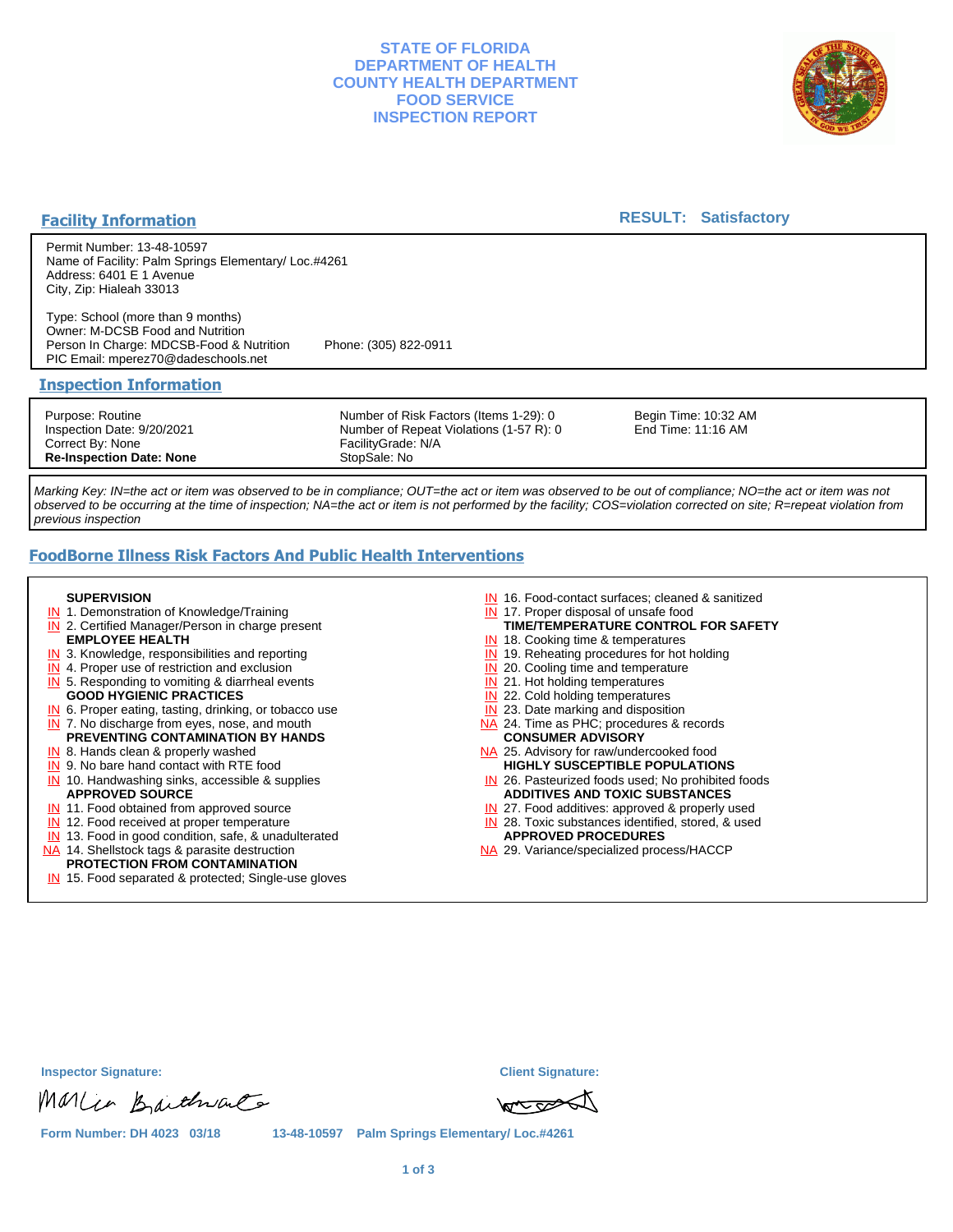### **STATE OF FLORIDA DEPARTMENT OF HEALTH COUNTY HEALTH DEPARTMENT FOOD SERVICE INSPECTION REPORT**



## **Good Retail Practices**

#### **SAFE FOOD AND WATER**

- **IN** 30. Pasteurized eggs used where required
- IN 31. Water & ice from approved source
- NA 32. Variance obtained for special processing **FOOD TEMPERATURE CONTROL**
- 
- **IN** 33. Proper cooling methods; adequate equipment
- **IN** 34. Plant food properly cooked for hot holding
- **IN** 35. Approved thawing methods
- IN 36. Thermometers provided & accurate **FOOD IDENTIFICATION**
- IN 37. Food properly labeled; original container **PREVENTION OF FOOD CONTAMINATION**
- IN 38. Insects, rodents, & animals not present
- **IN** 39. No Contamination (preparation, storage, display)
- IN 40. Personal cleanliness
- IN 41. Wiping cloths: properly used & stored
- IN 42. Washing fruits & vegetables
- **PROPER USE OF UTENSILS**
- IN 43. In-use utensils: properly stored
- IN 44. Equipment & linens: stored, dried, & handled
- IN 45. Single-use/single-service articles: stored & used
- IN 46. Slash resistant/cloth gloves used properly **UTENSILS, EQUIPMENT AND VENDING**
- IN 47. Food & non-food contact surfaces
- IN 48. Ware washing: installed, maintained, & used; test strips
- IN 49. Non-food contact surfaces clean
- **PHYSICAL FACILITIES**
- IN 50. Hot & cold water available; adequate pressure
- IN 51. Plumbing installed; proper backflow devices
- IN 52. Sewage & waste water properly disposed
- IN 53. Toilet facilities: supplied, & cleaned
- IN 54. Garbage & refuse disposal
- IN 55. Facilities installed, maintained, & clean
- IN 56. Ventilation & lighting
- IN 57. Permit; Fees; Application; Plans

This form serves as a "Notice of Non-Compliance" pursuant to section 120.695, Florida Statutes. Items marked as "out" violate one or more of the requirements of Chapter 64E-11, the Florida Administrative Code or Chapter 381.0072, Florida Statutes. Violations must be corrected within the time period indicated above. Continued operation of this facility without making these corrections is a violation. Failure to correct violations in the time frame specified may result in enforcement action being initiated by the Department of Health.

#### **Violations Comments**

No Violation Comments Available

Marcio Baithvale

**Inspector Signature: Client Signature:**



**Form Number: DH 4023 03/18 13-48-10597 Palm Springs Elementary/ Loc.#4261**